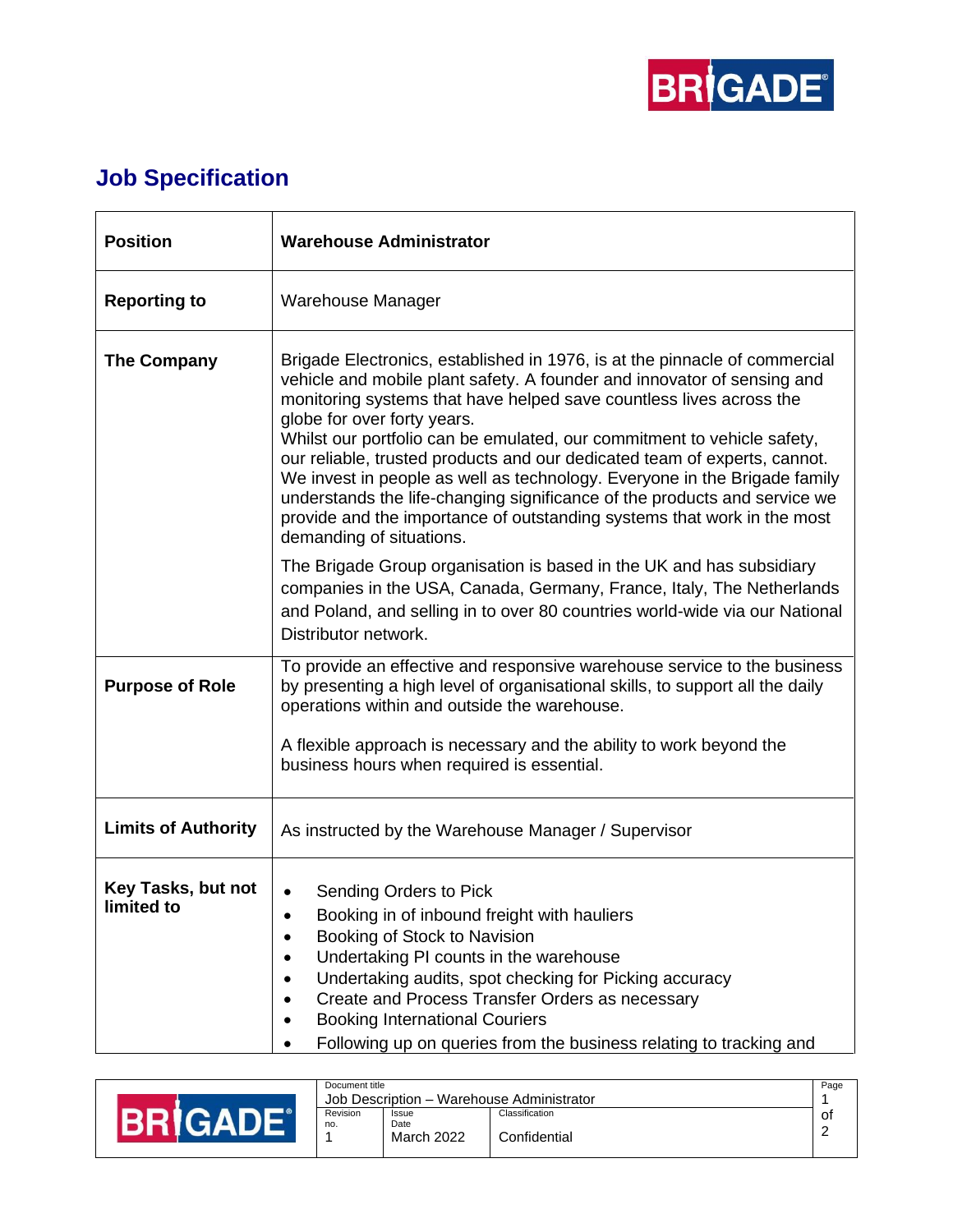

|                     | progress of shipments<br>Pick and pack products and organise appropriate despatch with<br>٠<br>relevant transportation in accordance with "Goods Outwards"<br>procedures<br>Develop systems with Senior Warehouse Operative to streamline<br>operations<br>Supporting the Warehouse Manager/Supervisor with any other duties<br>as required |
|---------------------|---------------------------------------------------------------------------------------------------------------------------------------------------------------------------------------------------------------------------------------------------------------------------------------------------------------------------------------------|
| <b>Competencies</b> | Following Instructions and Procedures<br>٠<br>Delivering Results and Meeting Customer Expectations<br>Working with People<br>Adapting to Change and Coping with Pressure<br>Achieving Personal Work Goals and Objectives<br>Applying Expertise and Technology                                                                               |

## **Person Specification**

| <b>Essential</b>                                                                                                                                                                                                                                                                                     | <b>Desirable</b>                                                                                                                                                                |  |  |
|------------------------------------------------------------------------------------------------------------------------------------------------------------------------------------------------------------------------------------------------------------------------------------------------------|---------------------------------------------------------------------------------------------------------------------------------------------------------------------------------|--|--|
| <b>Education &amp; Training</b><br>1. A good standard of education to include numeracy<br>and literacy<br>Computer and keyboard literate<br>2.<br>Practical and sound business common-sense<br>3                                                                                                     | 1. NVQ II Warehouse and Distribution<br>2. FLT licence                                                                                                                          |  |  |
| <b>Experience and Skills</b><br>1. Administration and computer systems within<br>warehouse operation<br>2. A minimum of 2 years' warehouse experience in<br>components/parts warehouse<br>3. Practical on the job distribution/warehouse skills,<br>health and safety manual handling, import/export | 1. A current driving licence<br>Work within customer-based core<br>2<br>industries or competitive companies<br>3. Modern distribution/logistics<br>techniques and methodologies |  |  |

|  | Document title                            |                      |                | Page |
|--|-------------------------------------------|----------------------|----------------|------|
|  | Job Description - Warehouse Administrator |                      |                |      |
|  | Revision                                  | <b>Issue</b><br>Date | Classification | оt   |
|  | no.                                       | March 2022           | Confidential   |      |